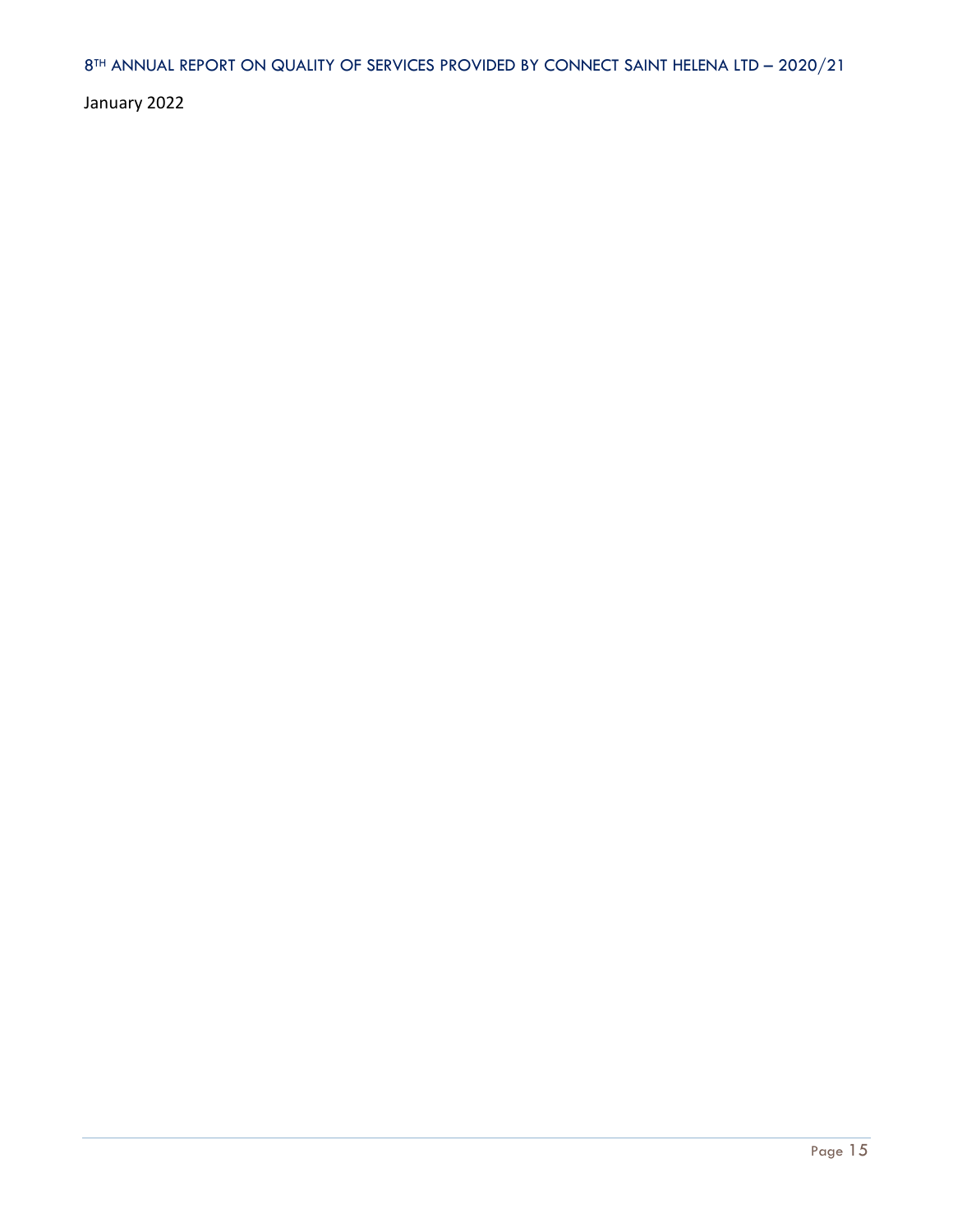The Utilities Regulatory Authority has completed its review of the quality of services provided by Connect for the year to 1st April 2021. The Authority acts entirely independently and is not subject to the direction or control of the Governor, the Executive Council, Legislative Council or any other person or authority. This report is an annual review.

#### **PART 1 – OVERVIEW**

### **1.1 UTILITY SERVICES ORDINANCE 2013**

On 1<sup>st</sup> April 2013 the Utility Services Ordinance 2013 came into force. This Ordinance established the Utilities Regulatory Authority and created a legal framework to facilitate the private sector provision of licensed public utility services.

These services are —

(a) the generation, distribution and supply of electricity;

(b) the collection, storage, treatment and distribution of water; and

(c) the disposal of waste water.

#### **1.2 UTILITIES REGULATORY AUTHORITY**

The members of the Authority are Chief Magistrate Duncan Cooke (as Chairman), Mr Bill Scanes and Mr Paul Hickling. The Judicial Services Manager\* is Secretary to the Authority, to whom any communication should be made. The Authority, and any person acting under its authority, act entirely independently and are not subject to the direction or control of the Governor, the Executive Council, Legislative Council or any other person or authority. \*(yvonne.williams@sainthelena.gov.sh)

## **1.3 OBJECTIVE OF AUTHORITY**

The objective of the Authority is to regulate the development and provision of public utility services in a manner which—

(a) ensures that users of such services are protected from both unreasonable prices and unreasonably low levels of service;

(b) ensures (so far as is consistent with paragraphs (d) and (e)) that the prices charged for such services do not create unreasonable hardships for households or unreasonable hindrance to commercial and economic development in St Helena;

(c) motivates Utilities Providers to improve the quality of the services they provide;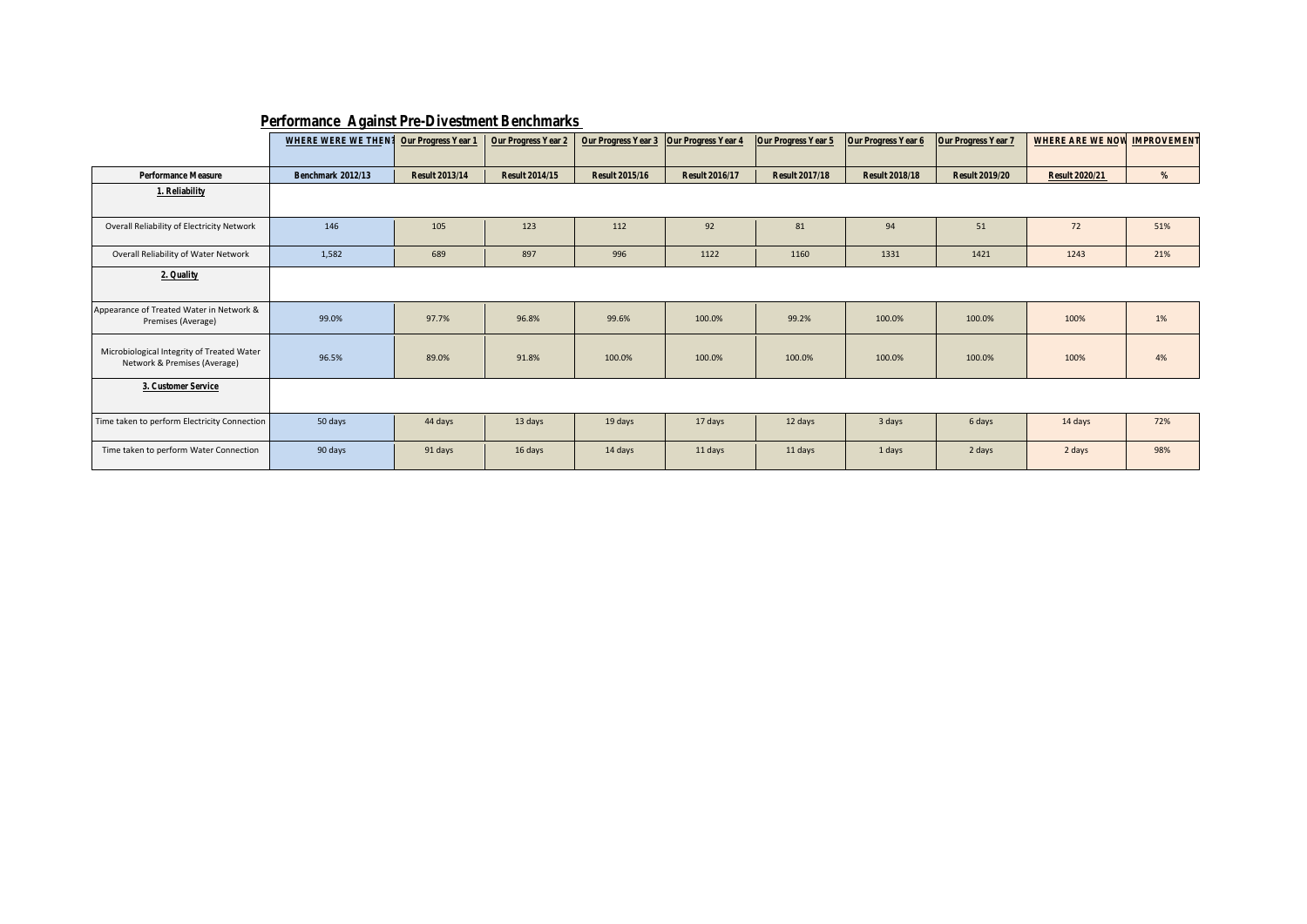- (d) ensures stability and predictability in the public utilities industry in the medium and long terms;
- (e) supports a progressive reduction in levels of subsidy from public funds; and
- (f) has regard to such other regulatory objectives (if any) as may be prescribed.

# **1.4 DUTIES OF AUTHORITY**

It is the duty of the Authority, having regard to its objectives, to carry out its functions and to ensure that Utilities Providers comply with—

- (a) ordinances, regulations and directives issued thereunder, regulating public utility services; and
- (b) the conditions of their licence.

## **1.5 POWERS OF THE AUTHORITY**

The Authority may, for the purpose of performing its duties, issue Directives to a Utilities Provider in connection with the provision of any public utility service; and, without prejudice to that generality, such Directives may impose requirements concerning –

(a) the quality or standard of service which the Utilities Provider must deliver to its customers;

(b) payments of compensation (or abatement of charges) to compensate customers when the service provided does not meet the standards so set;

(c) the maximum charges or fees to be levied by a Utilities Provider for providing the public utility service;

(d) the terms and conditions on which public utility services are to be provided; and

(e) such other matters (if any) as may be prescribed.

## **1.6 PENALTIES BY THE AUTHORITY**

If the Authority is satisfied that a Utilities Provider has failed to comply with a Directive, or with a condition of its licence, the Authority may order the Utilities Provider to pay a penalty not exceeding the sum of £100,000.

A licence may be revoked by the Governor in Council upon recommendation of the Authority, where the Utilities Provider is in substantial and continuing breach of—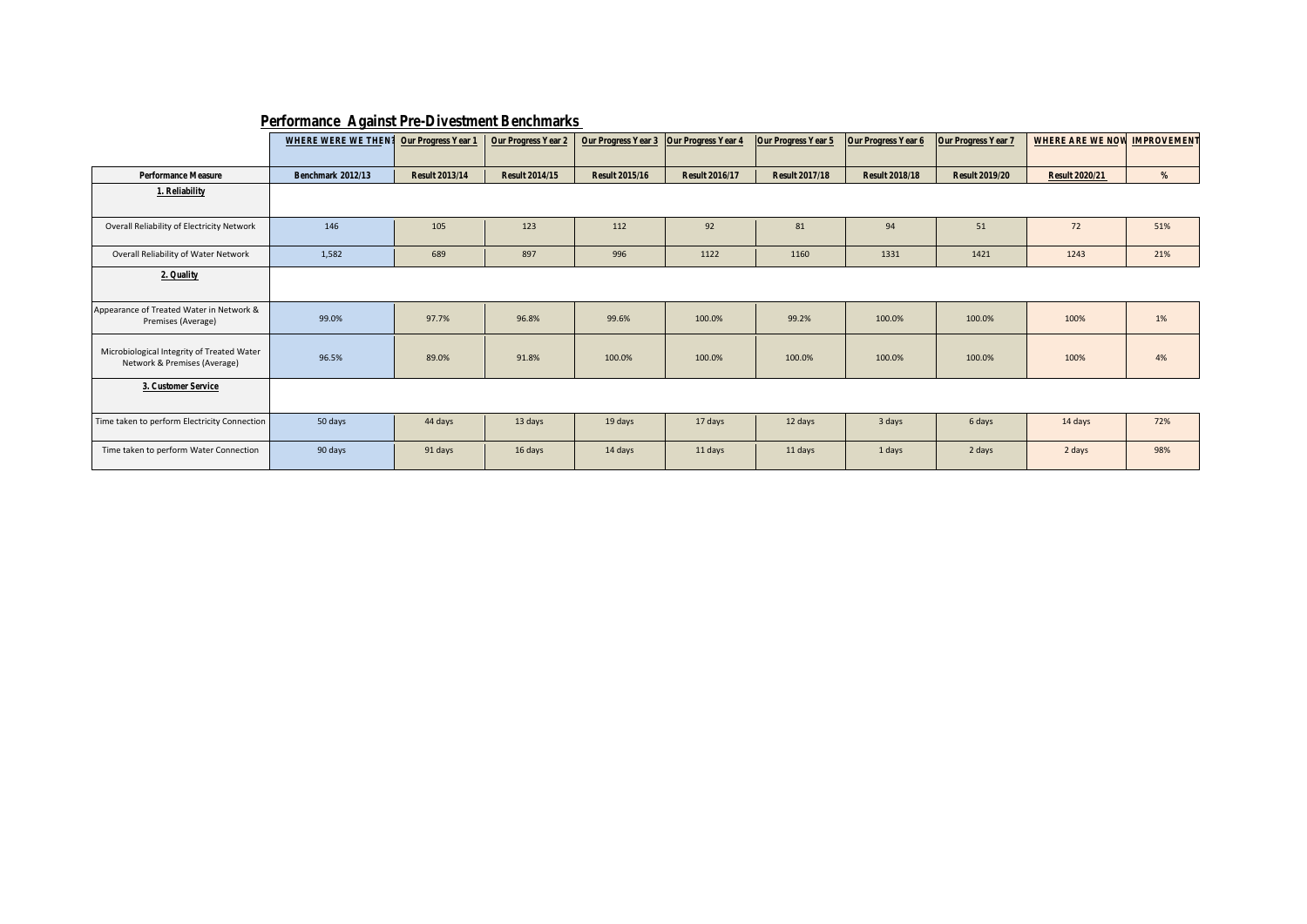- (a) any of the provisions of the licence;
- (b) any Directives issued by the Authority; or
- (c) any other obligations under the Ordinance.

### **1.7 UTILITIES PROVIDER- CONNECT SAINT HELENA LTD**

With effect from 1st April 2013 Connect Saint Helena Ltd ("Connect") were licenced by the Governor in Council to provide all public utility services in St Helena. The Authority was instrumental in the drafting of the licence. The licence contains a considerable number of conditions relative to the quality of the services to be provided by Connect.

Connect is a private limited company which is wholly owned by the St Helena Government ("SHG"). The Board of Directors consist of a non-executive Chair, four further non-executive directors and two executive directors (once Miss Lawrence has joined the board).

#### **1.8 EXERCISE OF POWERS BY AUTHORITY**

It is important to note that, in performing its duties and in exercising its powers, the Authority must have regard to ensuring the stability and predictability of the provision of public utility services. At this stage in the development of the private sector provision, any penalty imposed on Connect by the Authority would have to be reintroduced to Connect by way of increased subsidy or alternatively tariff increases to customers, as Connect are not profit making. The use of such penalty powers by the Authority would in reality only become practical were the utilities provider to commence making a financial profit and, while doing so, not meet the targets and expectations which could reasonably be expected of a Utilities Provider.

#### **1.9 PURPOSE OF REPORT**

This report is principally concerned with motivating the Utilities Provider to improve the quality of the services they provide, where possible. The Authority has a duty to adopt a reasonable approach in setting targets and expectations in these stages of its regulation. Progressive targets and expectations have therefore been set, and amendments to those targets made over time. It would be unreasonable to expect an instantaneous improvement to the levels which the Authority will ultimately endeavour to motivate the Utilities Provider to achieve, consequently the URA view its role at this stage to encourage and assist Connect to achieve an ever improving level of service appropriate to its development as a Utility Provider.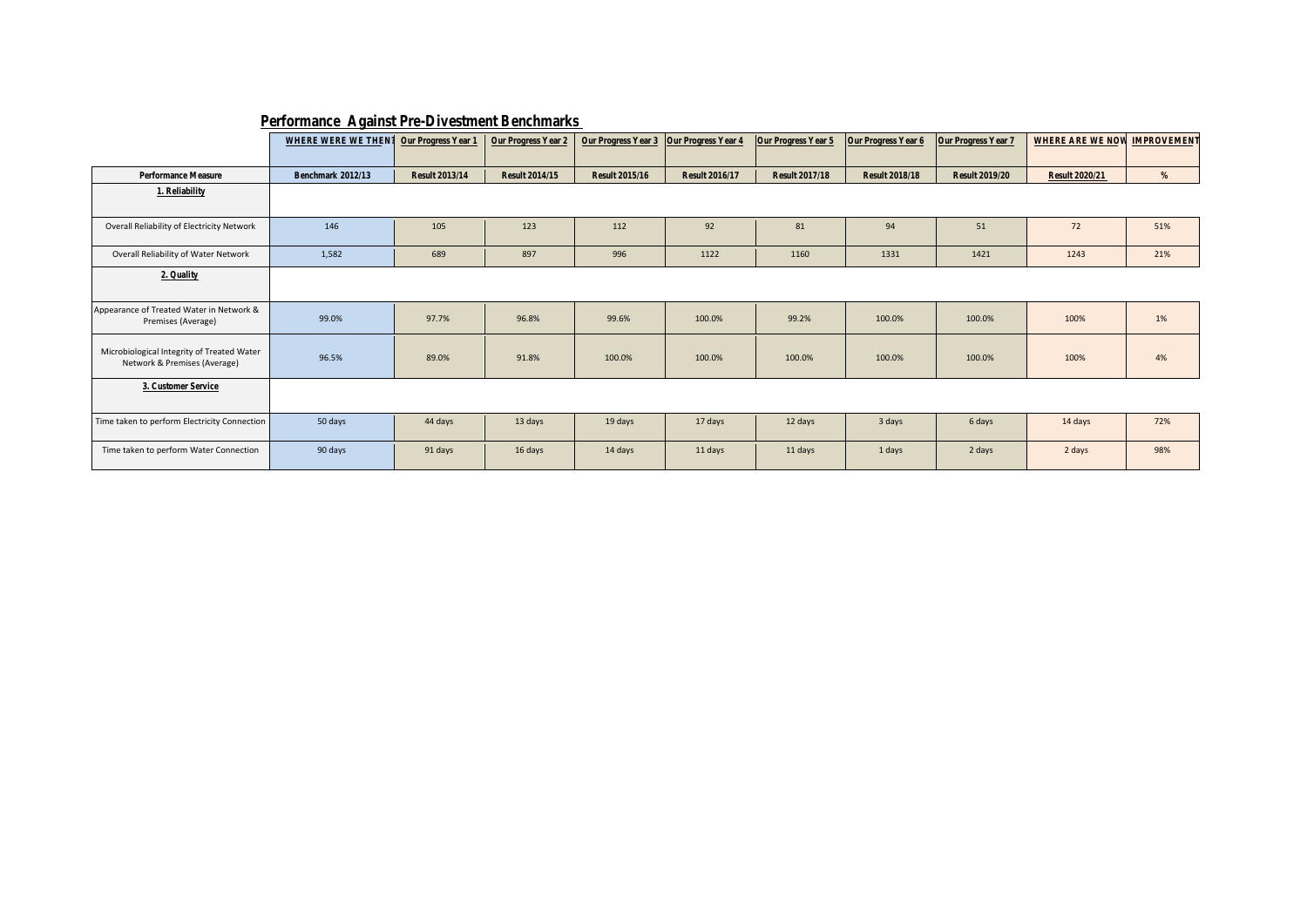This report has been prepared, amongst other things, for the purpose of assessing performance against the targets established by the authority for the period of the review year.

The additional purpose of this report is to inform the public on the level of services being delivered by Connect. In doing so it is hoped to motivate Connect to improve the quality of the services they provide. Connect are aware that such services are being monitored, scrutinised and will be publicly reported upon by the Authority. It should be emphasised that this report relates to the period from 1st April 2020 to 31st March 2021, being the review year.

# **1.10 DEVELOPMENTS IN THE PAST YEAR**

# **Electricity**

25% of the island's electricity is generated by the solar and wind farms. On 29th May 2020 the Power Purchase Agreement was agreed with PASH. Unfortunately that agreement has fallen through and the generation of renewable energy has suffered a setback. The method of generation is not a matter for the Authority but it is of course desirable that renewable energy is used wherever possible, especially if this proves more reliable and efficient

There has also been an increase in unplanned disruptions to the electricity network which is disappointing. However this needs to be seen against a backdrop of significant improvements over the time since divestment. The problem of trees falling onto lines has increased for HV lines but decreased for LV lines. Hardware faults for both HV and LV have increased.

# **Water**

Legacy issues from prior to 2013 are felt most in the water network. However it is gratifying to note that Connect have taken on board the concerns regarding water loss and are taking action to address the same. Water losses show a downward trend but are still too high, having said that the programme in place is by necessity a longer term one. Where specific areas have been targeted significant progress has been made. The URA believe that the aim of a reduction of water loss to 35% within 5-7 years is achievable.

District Metered Areas (DMAs) are being created which allow for a more localised assessment of water loss. There are currently 16 which cover 533 customers. The water loss figure is often skewed by metering errors and once these are rectified the true figure of water loss becomes apparent. The data currently in place for DMAs is not robust enough in some areas to see positive trends but in others it is sufficient to demonstrate reductions of between 30% and 74% for non-revenue water. It must be said that these figures are often as a result of better data collection. Additionally at present ascertaining how much water is actually lost from the system due to leaks and faults as opposed to it simply being used but unbilled is problematic. Water loss can only be truly measured and reduced with accurate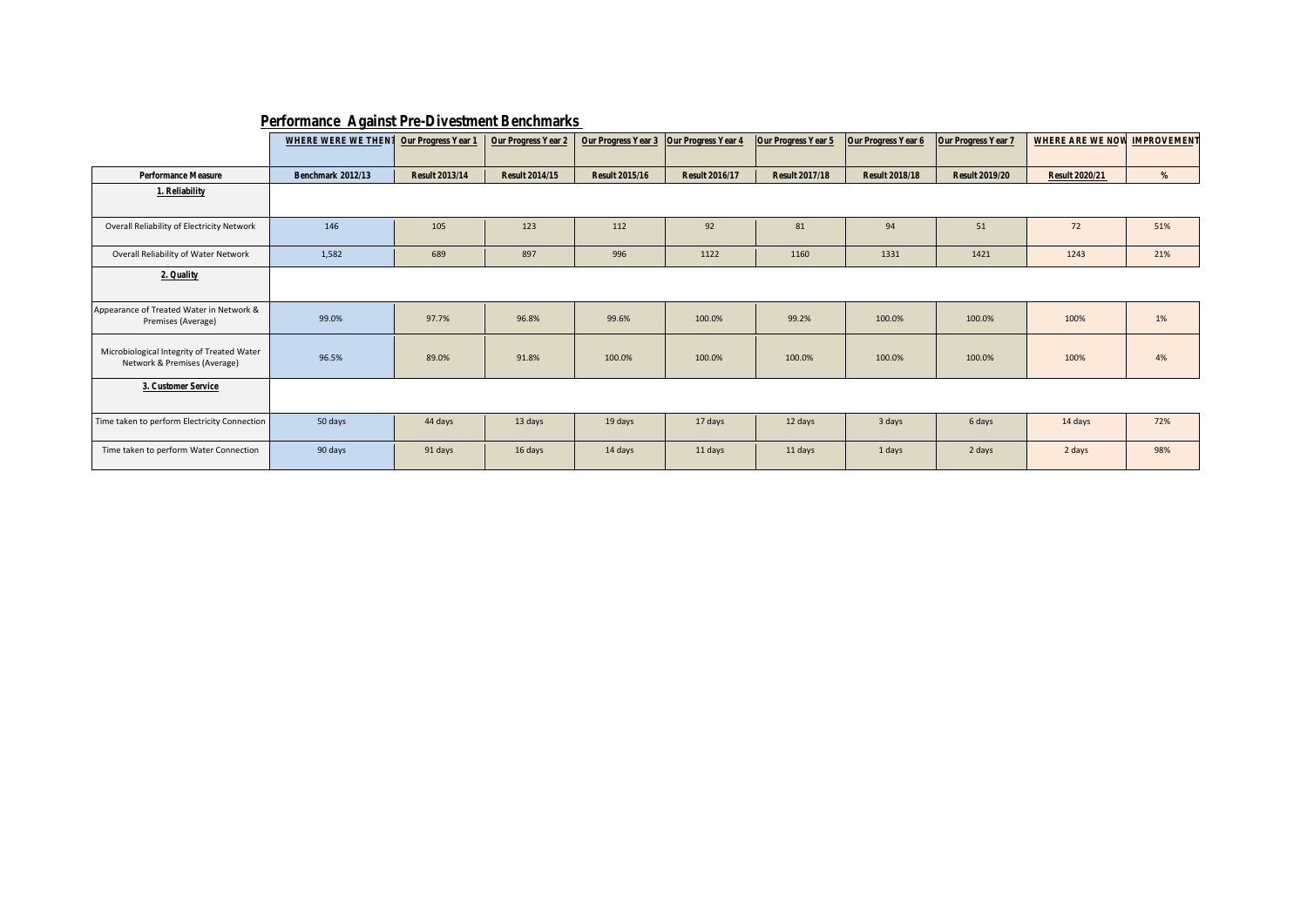data collection and leak management through investment in the infrastructure. The number of faults in the system due to leaks and bust pipes was 1362 last year and 1202 in this year which shows a reduction, however there has been an upward trend for leaks and burst pipes over the past 6 years.

Although the number of faults is not a good indicator of actual water loss it demonstrates the requirement for investment in the network. Improvement in water provision can only come about by investment in the network to address legacy matters. Given that funding of the necessary works cannot be from tariffs, capital investment will have to be sourced through SHG. It is appreciated by the URA that Connect have sought grant payments which have not been forthcoming, except for £68,177 for the Ruperts sewerage treatment plant. The URA are satisfied that Connect is taking what action it can, indeed its investment in capital works for water infrastructure was £496,479 compared to £47,228 last year.

It can only be hoped that with the publication of the Water Resource Strategy SHG, who own the Strategy, will consider the need to fund the necessary infrastructure. As is recognised by the need for a strategy, water security is a matter not only for providers but governments. In times of drought water loss is felt more acutely and addressing infrastructure defects is part of the process for ensuring water security.

# **Water Quality**

Connect were 100% compliant in microbiological integrity. However the turbidity levels for all areas except Levelwood are above the targets set by the URA. The area of concern is Jamestown where the level is above World Health Organisation maximum levels for drinking water. The relevant statistical information is within Appendix 3

## **Sewerage**

Apart from normal maintenance activity there has been no further investment in the sewerage systems for Half Tree Hollow and Jamestown. Outline planning development permission was granted some time ago to install a system for both areas but there has been no funding available, as a consequence the permission has lapsed.

Connect and the URA recognise these sewerage problems as a priority. In times of heavy rainfall untreated sewage enters the sea bringing risks of impact upon health and environment. Connect are concerned at the proposal by SHG to make them responsible for storm water in addition to sewerage on the basis of a technical assessment for Half Tree Hollow that they consider deficient. Whatever the circumstances sewerage provision for Half Tree Hollow and Jamestown must be urgently resolved.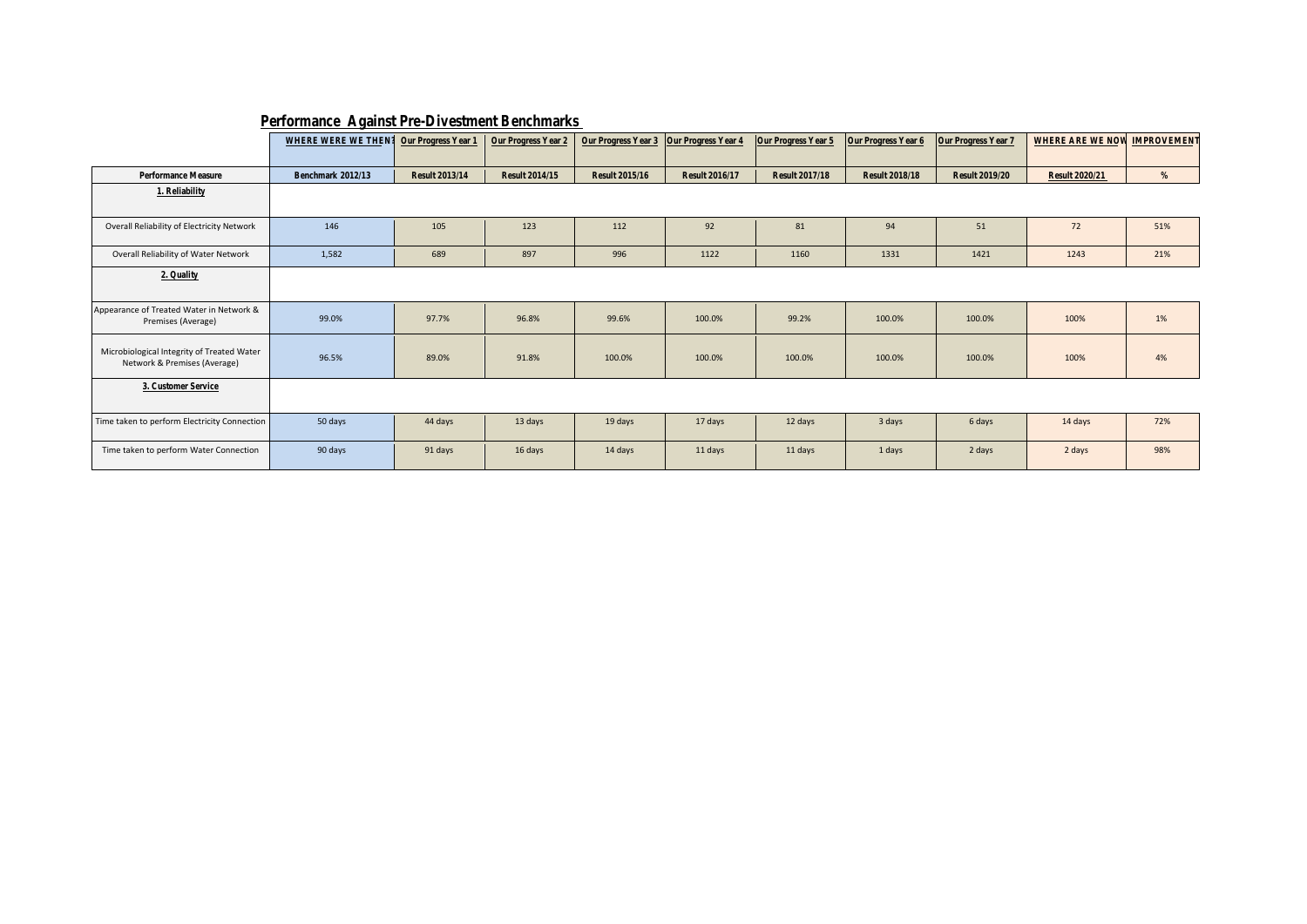# **Capital Works**

Capital comes from two sources, either in the form of Capital Grants from SHG or from finances generated by Connect themselves. The table below shows how the capital was spent:

| <b>ASSET CLASS</b>                | Grant Funded (£)                              | <b>Connect Funded (£)</b> | Total $(f)$ |
|-----------------------------------|-----------------------------------------------|---------------------------|-------------|
| <b>Electricity Infrastructure</b> |                                               | 115,183                   | 115,183     |
| Equipment                         |                                               | 9,737                     | 9,737       |
| Land and Buildings                |                                               | 175,020                   | 175,020     |
| Water Infrastructure              | (for<br>68,117<br><b>Ruperts</b><br>sewerage) | 496,479                   | 564,656     |
| <b>TOTAL</b>                      | 68,177                                        | 796,419                   | 864,596     |

This investment is a significant increase on last year where £106,352 was spent.

## **Organisation**

Of significance was the departure of the CEO Barry Hubbard in August 2021. A recruitment process was undertaken and Miss Janet Lawrence will take up the post from 14<sup>th</sup> February 2022.

# **PART 2 – PUBLIC UTILITIES DEVELOPMENT PLAN**

## **2.1 PUDP**

The Public Utilities Development Plan ("PUDP") was agreed, after extensive discussions, between Connect and the Authority. This provides for a planned improvement to the reliability and quality of public utility services. The plan requires the collation of performance indicators to assist in determining if such improvements are being achieved by Connect. Such performance indicators are measured against the "benchmark year" of 2012/13, namely the year prior to the commencement of the Connect operation as a private limited company. The relevant plan is contained in Appendix 1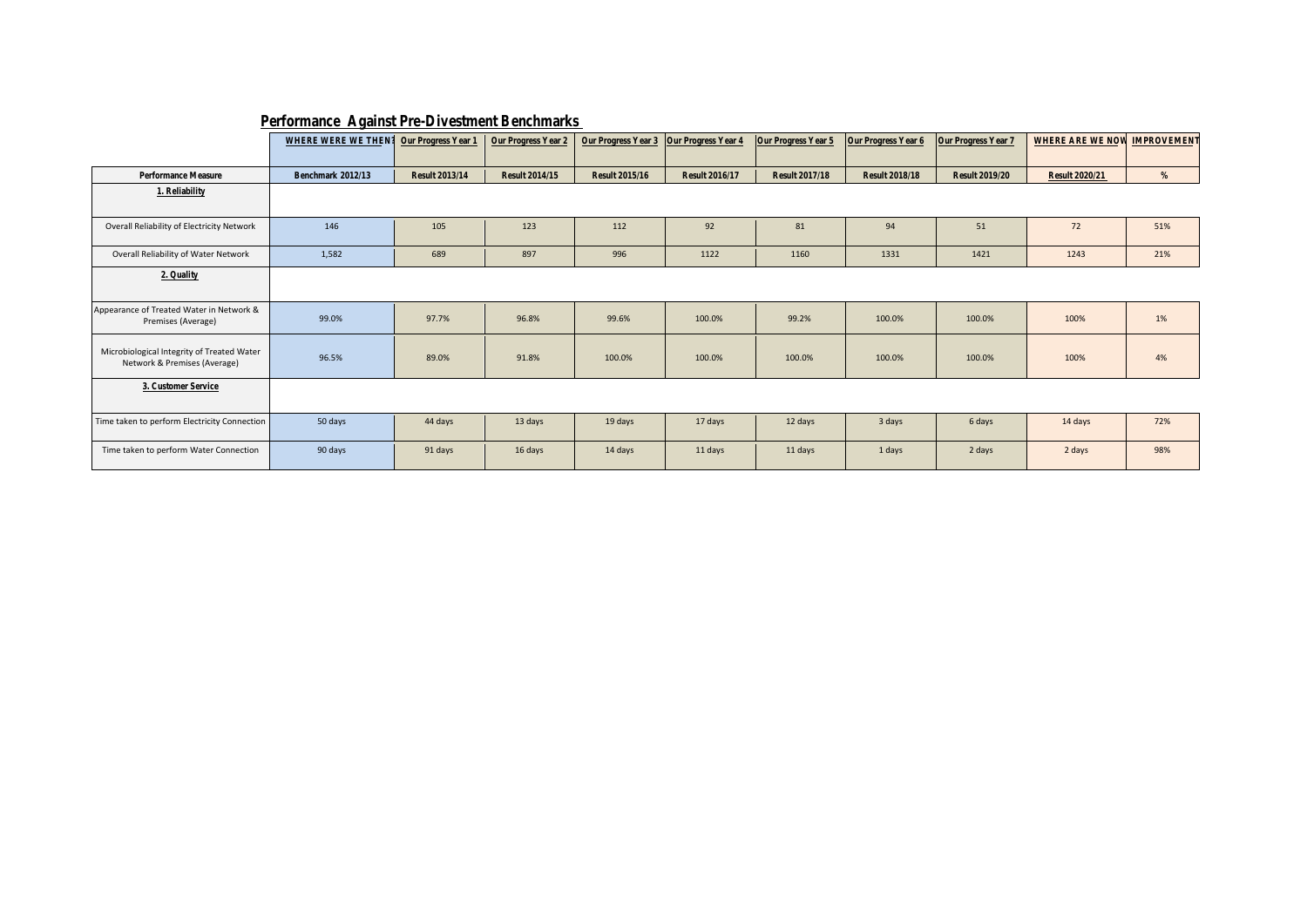# **2.2 RELIABILITY OF ELECTRICITY DISTRIBUTION NETWORK**

Disruptions to the Electricity Distribution Network ("EDN") may be High Voltage ("HV") affecting a large number of consumers or Low Voltage ("LV") generally affecting a small number of consumers. In the benchmark year the EDN had in total 146 disruptions. Connect has reduced the number of total disruptions from the benchmark year of 146 to 70 (51 last year), within the agreed target of 95. Year 19/20 was the best to date.

The graph below shows the improvement trend:

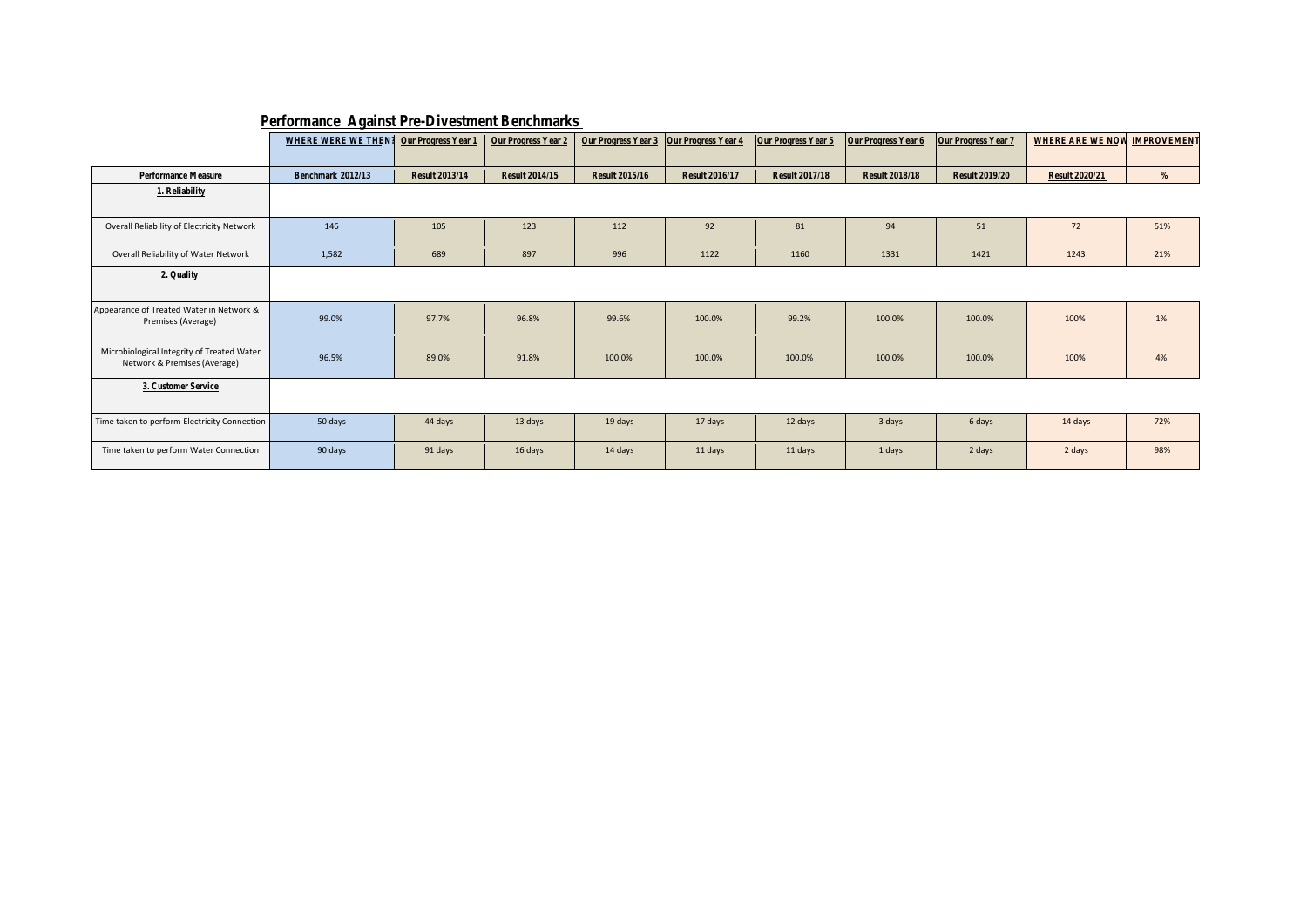

The pie charts below show the spread of faults between the high and low voltage networks.

The number of trees falling onto lines increased this year compared to last year but a decrease compared to 2018/19. High Voltage hardware faults increased this year by three. The Authority expects to see a reduction in the number of problems caused by trees for next year

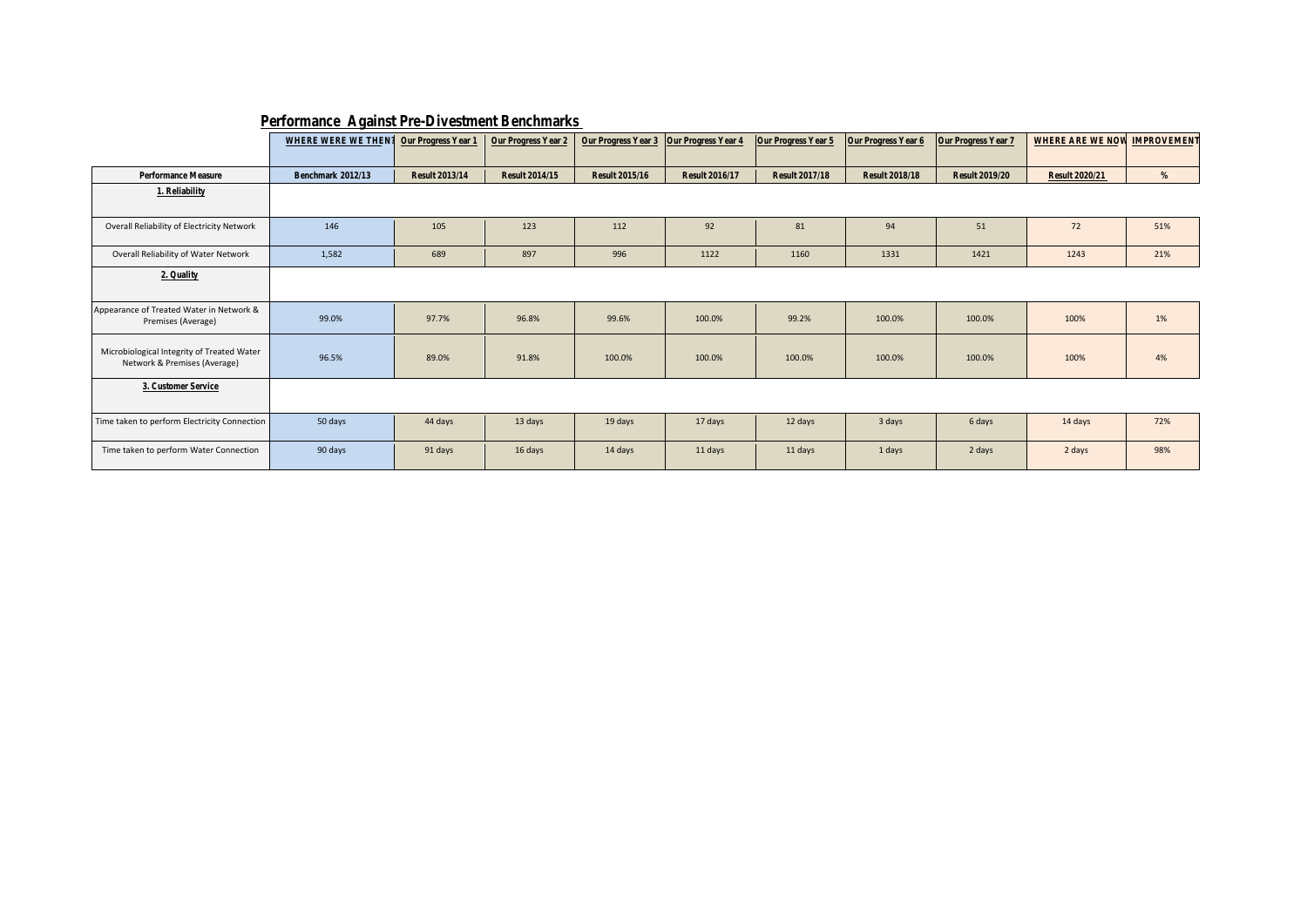Low voltage faults have less impact than high voltage faults since they relate to single customers or small groups of customers. The number of hardware faults increased from nineteen to thirty two and the number of trees falling onto the lines decreased from eight to three. The Authority expects to see a reduction in the number of hardware faults for next year



## **2.3 RELIABILITY OF WATER DISTRIBUTION NETWORK**

Although the reliability of the water network has improved since divestment there is a worrying trend in relation to the amount of leaking pipes whilst other faults remain constant or improve. A dedicated team is renewing the mains, survey work informs the location of pressure reducing valves which reduce the incidence of over pressure which is a cause of bursts. An analysis of faults is shown below.

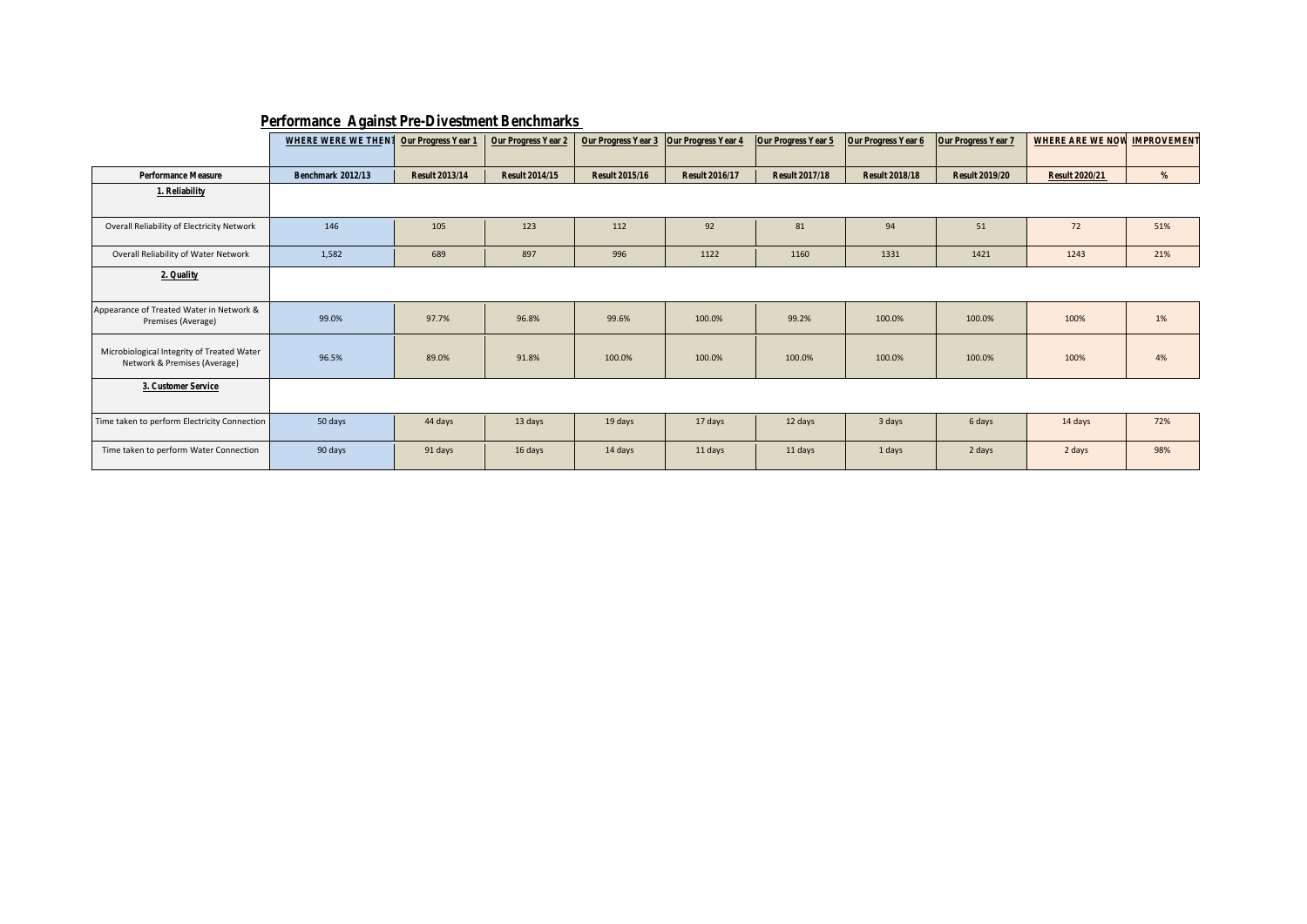

| Burst pipe | Leaking pipe | Blockage | Air lock | Tank empty | Mechanical |
|------------|--------------|----------|----------|------------|------------|
| 57         | 1145         | 10       |          |            | 18         |

The trend is similar to last year and of the 1,243 faults 96% were attributable to bursts and leaks.

# **2.4 WATER QUALITY**

Appendix 3 shows the results in more detail but overall Connect were 100% compliant with microbiological integrity against a target of 99.5%. The Environmental Health Department continues to provide independent verification of results with the sampling and testing regime now supported by annual training from the Senior Microbiologist on correct sampling methodology.

The silt traps provided in 2017 slowed down the rate at which silt will accumulate in the earth dam, which will be emptied whenever necessary and not exceeding every two years. This will remove accumulation of silt in Harpers 2 (the earth dam).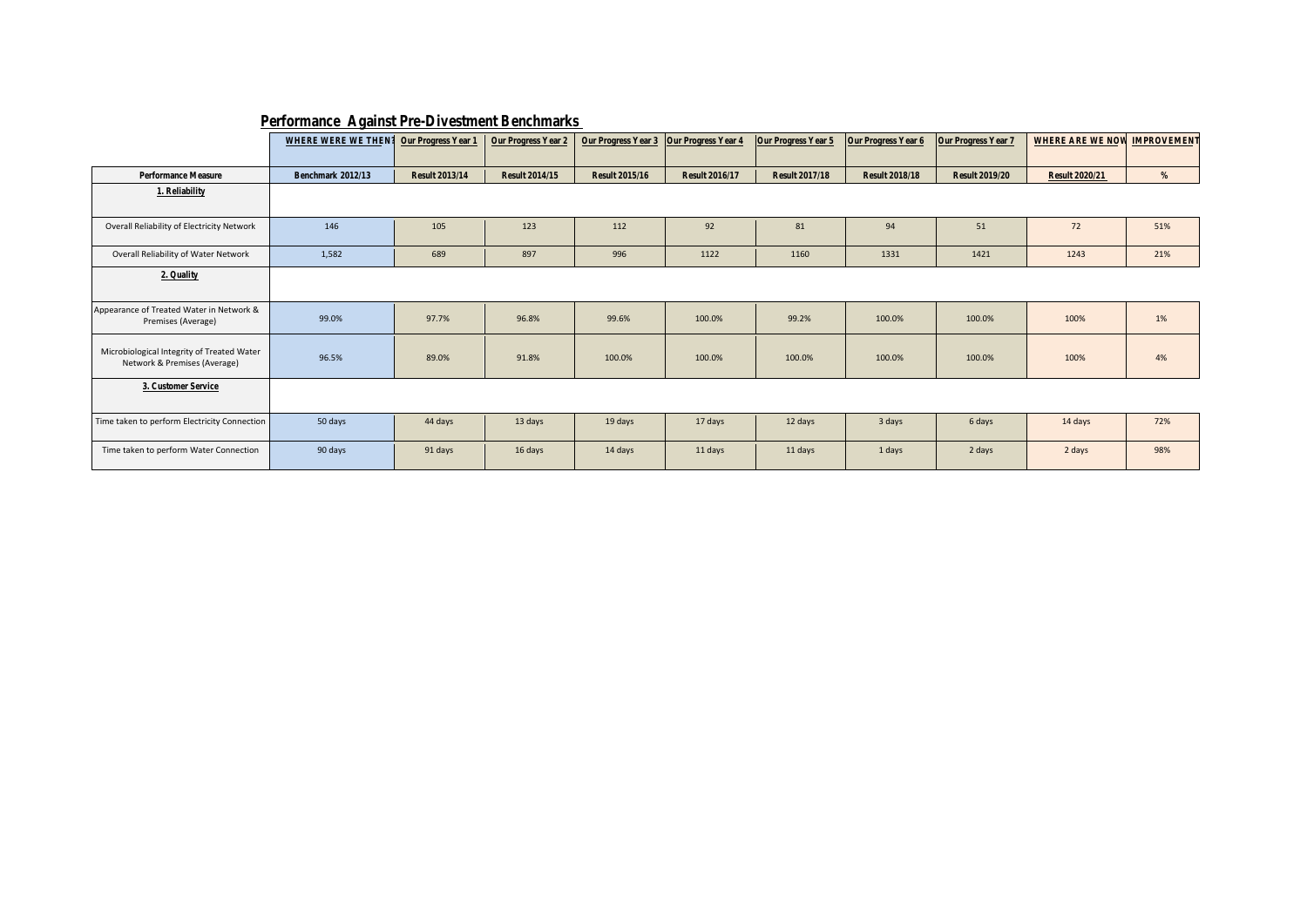Turbidity levels are still too high and for Jamestown above World Health Organisation guidance for drinking water. Except for Levelwood the levels for all areas were above targets set by the Authority

### **2.5 CONNECTION TIMES**

Improved targets for the time to perform new connections to the electricity and water supply networks were agreed last year. The measure is the number of days Connect contributes to the process, for ease of measurement non-working days are included.

For electricity connections the 2012/13 benchmark was fifty days, the 2020/21 target was ten days and fourteen days was achieved against six days the previous year. This represents a significant increase in the time taken to connect for electricity. This would have been within the target for 2019/20 but is not within the revised target.

Water connections were below the target of five days (reduced from ten in 2019/20) with the average time being two days. The 2012/13 benchmark was ninety days.

#### **2.6 COMPLAINTS**

The complaints handling system has 100% compliance. A total of ten complaints were resolved at the first level with zero being escalated to the second or third level.

## **PART 3 - CODES OF PRACTICE**

#### **3.1 TARGETS**

Codes of Practice were agreed between Connect and the URA. These make provision for the compliance with conditions 23 to 30 of Connect's licence. The URA sets targets of 100% compliance and these are more particularly dealt with in Appendix 2

Of note there is currently no CoP for efficient use of water. The URA believes that it is important that customers are assisted in reducing water usage and are enabled to monitor their own water usage. Last year it was agreed that Connect would have in place a proposal for a target to be included in this year's report, however with the change in CEO this did not occur. A target proposal will be discussed during any request for tariff increases

## **3.2 ACCESS TO PREMISES - CONDITON 23**

This condition requires that all employees (a) possess the skills necessary to perform their required duties, (b) are readily identifiable by the public, (c) are appropriate people to visit and enter a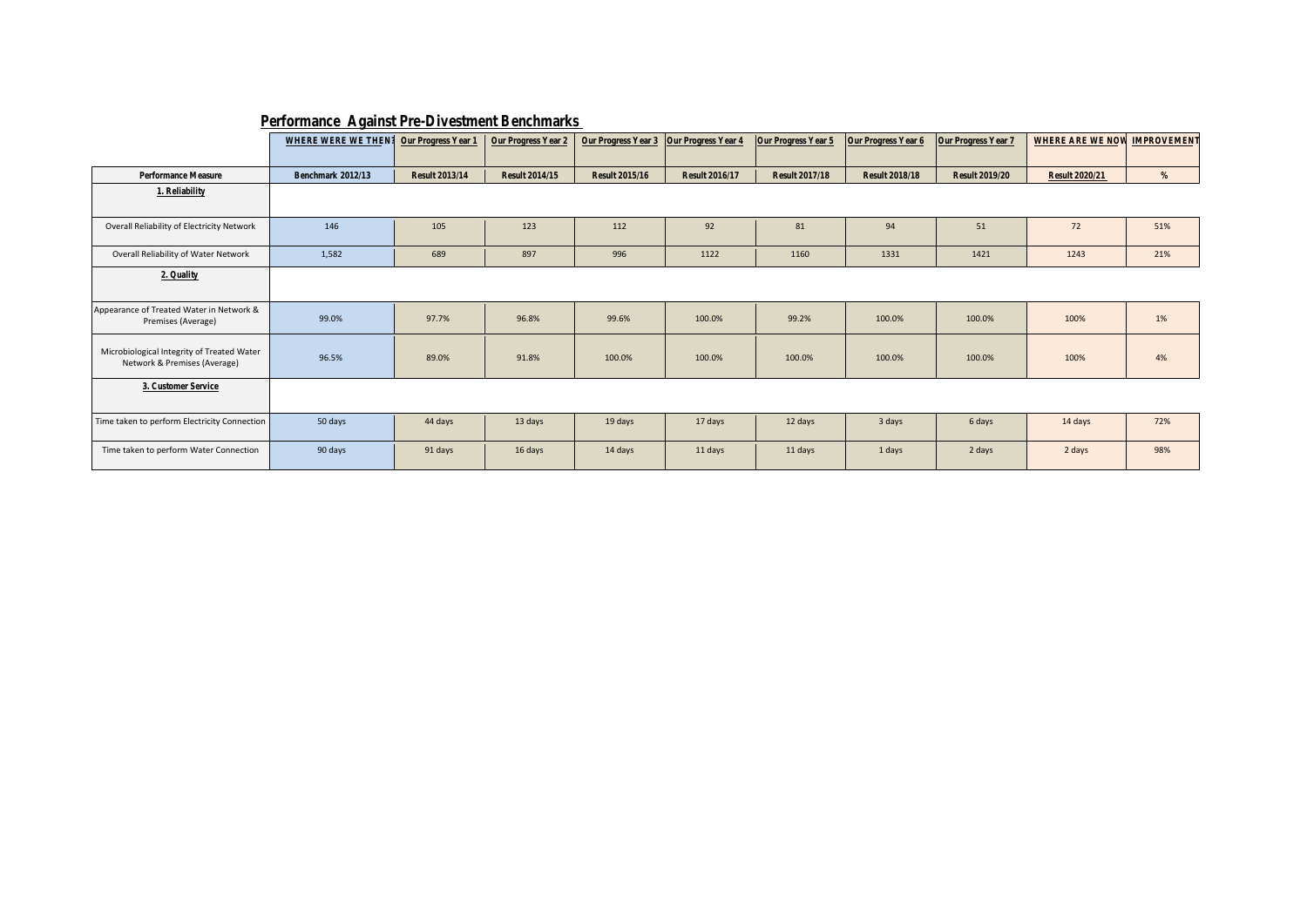customer's premises and (d) in a position to advise customers of a contact point for help and advice if required.

The majority of customer contacts are by the meter readers that are now contracted directly to Connect as opposed to the previous outsourced arrangement. The meter readers are bound by the requirements stated in the Code of Practice as a condition of their contract with Connect. Both the meter reader staff and Connect staff have ID badges to readily identify themselves to members of the public. Training material has been provided and information is now printed on the reverse side of the bills directing customers in relation to advice.

The URA has found no evidence of non-compliance.

## **3.3 PAYMENT OF BILLS AND CUSTOMERS IN DEFAULT - CONDITIONS 24 AND 25**

These codes of practice were introduced and included into Connect processes with input from the Social Services Manager in respect of those having difficulty in paying their bills, and also identifying customers in default and ensuring reasonable payment terms are agreed.

Connect has a member of the finance staff dedicated to managing customer debt which includes agreeing alternative payment arrangements and liaising with Social Services. Connect works with the charity Making Ends Meet ("MEM") and through the charity provides funding to those that MEM consider are vulnerable and unable to pay their bills, subject to measures being put in place to prevent recurrence.

Last year Connect provided funds to help fourteen debtors and since divestment has helped a total of two hundred and fourteen customers.

The URA has found no evidence of non-compliance with both these CoP's.

## **3.4 CONNECTIONS AND DISCONNECTIONS - CONDITION 26**

This condition requires specific connection and disconnection procedures to be followed within various time limits. The Authority found no evidence of non-compliance with advising, visiting to assess work required, reconnection and disconnection.

The Code of Practice requires a site visit within five working days. Twenty five electricity applications were made and fifty three for water. All site visits were carried out on time.

## **3.5 DISABLED, CHRONICALLY SICK AND PENSIONABLE AGE CUSTOMERS – CONDITION 27**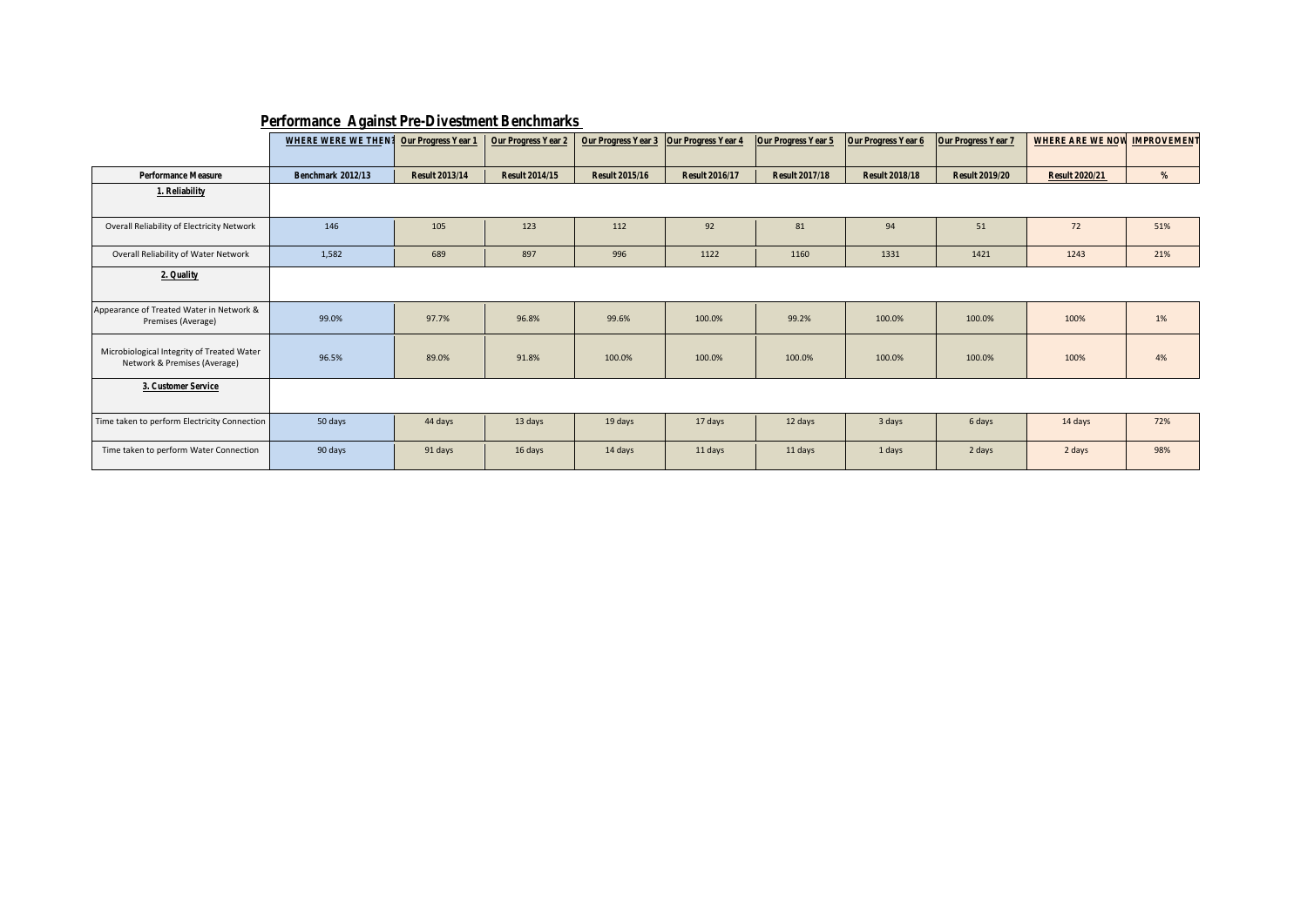Through liaison with the Social Services Manager Connect have undertaken to visit consumers at their request to provide advice on the use of electricity and water. Additionally, Connect have provided

Social Services with a stock of high efficiency luminaires to distribute and have further committed to provide monitoring equipment in order that vulnerable consumers can, with assistance, understand more of their usage profile. Authorised officers can be readily identified by their identity card.

The Authority found no evidence of non-compliance.

#### **3.6 FORMAL COMPLAINTS – CONDITION 28**

This condition requires that complaints are reviewed, resolved or referred within various time limits.

A total of ten complaints were received. Complaints are reviewed by the management team on a weekly basis. All ten complaints were resolved at the first level.

The Authority found no evidence of non-compliance.

#### **3.7 READING OF METERS - CONDITION 29**

Reliably obtaining accurate meter readings is of course important to all customers. The meter readers have been trained in identifying potentially dangerous meter installations. Nine meters were identified as unsafe and the meters have been relocated to a safer location.

The Authority found no evidence of non-compliance.

## **3.8 EFFICIENT USE OF ELECTRICITY – CONDITION 30**

A number of advertisements have been designed to inform the public. Customers are advised on the reverse side of their bills that information leaflets are available. Home visits are offered to disabled and chronically ill customers via Social Services. Advertisements are placed each week in the local papers which is greater than the six monthly requirements; the scope has been expanded to provide water consumers with information on efficient use of water. Connect also publish, on an ad-hoc basis, articles that they feel will be of interest to the general public.

#### **PART 4 – CONCLUSIONS**

#### **4.1 PUBLIC UTILITIES DEVELOPMENT PLAN COMPLIANCE**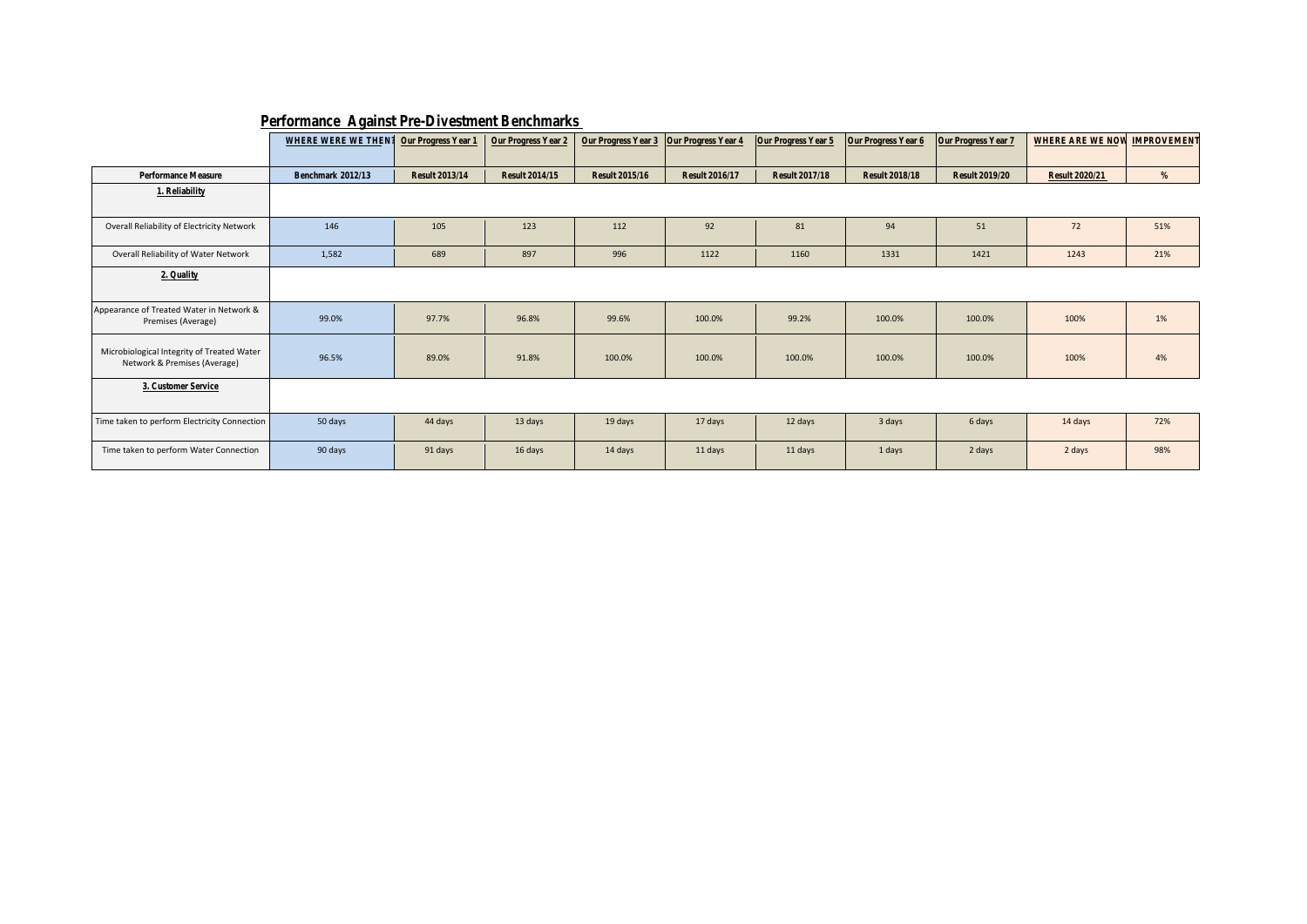The reliability of the electricity distribution network is ahead of the reducing targets set by the Authority and has demonstrated a significant improvement from the benchmark year.

The increase in the time to connect for electricity is something that will have to be addressed and brought within the target.

The reliability of the water distribution network is an area where failing has occurred, as last year. It is hoped that the additional interest in the security of the water distribution network by SHG will further highlight the inherited problems that Connect is dealing with. These problems require investment and while revenue from water is significantly below the cost of water production the opportunity for such investment is limited. The URA are impressed at the steps that Connect are making to reduce water loss and expect these to continue.

#### **4.2 CODES OF PRACTICE COMPLIANCE**

The Authority is again happy with the level of compliance with the CoP's and looks forward to agreeing a CoP for efficient use of water.

#### **4.3 GENERAL CONCLUSIONS**

This is the eighth annual report issued by the Authority.

Electricity provision is considered good given the starting point at divestment. The collapse of the Power Purchase Agreement is a setback in terms of the potential for reduced electricity costs and Connect are encouraged to find an alternative partner

Reliability of the water network continues to be an area of real concern. Water security is essential to any community and given the isolation of St Helena self-sufficiency is required. Investment is urgently required to firstly halt the degeneration of the system and secondly to reduce water loss. Investment from SHG last year was at zero. None was forthcoming this year to improve the network. Connect cannot raise sufficient money to improve the network through tariffs which customers find a heavy financial burden. The URA believes that the efforts that Connect have made in the last year show a significant commitment to improvement on their part.

Sewerage again continues to be a problem and is a priority that must be addressed. Connect's income from sewerage is insufficient to allow for investment in the new systems required.

Utilities Regulatory Authority